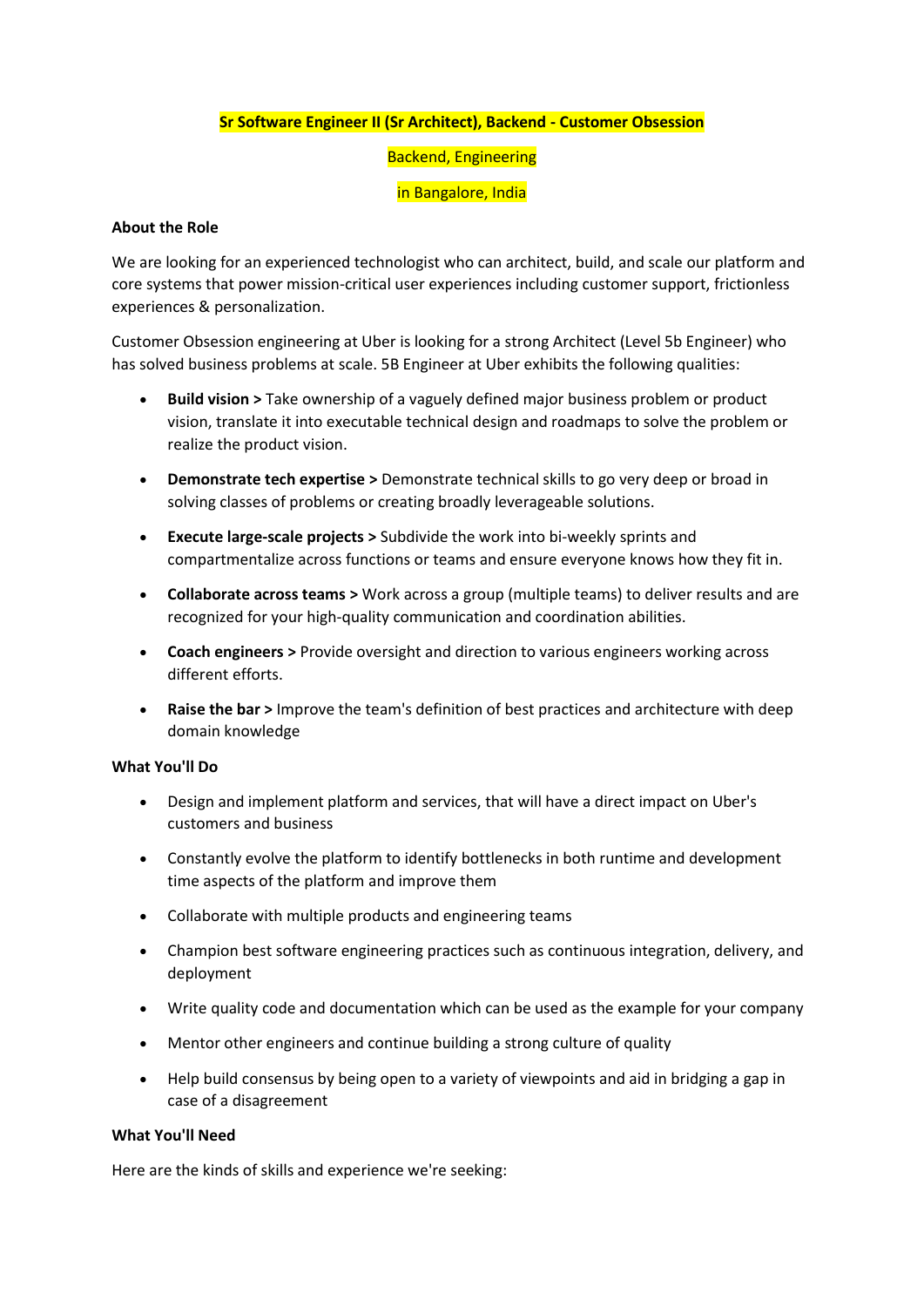- Bachelor's degree or higher in an engineering field (e.g. Computer Science, Computer Engineering, etc.)
- Expertise. We're looking for engineers with at least 12+ years of relevant experience building highly-scalable distributed systems. You have advanced knowledge of at least one programming language (Java, Go, C++) and at least basic knowledge of one or more of the following technologies: Kafka, NoSQL & relational databases, Redis, etc.
- Fast learner. We're looking for software engineers who thrive on learning new technologies and don't believe in one-size-fits-all solutions. You should be able to adapt easily to meet the needs of our massive growth and rapidly evolving business environment.
- Fearlessness. You think a working proof-of-concept is the best way to make a point. You strive on proving that speed and quality are not conflicting; that you can achieve both at the same time.
- Versatility. In addition to having an intimate knowledge of the whole web stack, you understand how all the pieces fit together (front-end, database, network layer, etc.) and how they impact the performance of your application.
- Strong architecture chops. You know how to build highly scalable, robust, and fault-tolerant services that support our unique rate-of-growth requirements. You stay up-to-date with the latest architectural trends.
- Passion. You feel ownership over everything you ship; you'd never call code "released" until you're confident it's correct. You pride yourself on efficient monitoring, strong documentation, and proper test coverage.
- A team player. You believe that you can achieve more on a team -- that the whole is greater than the sum of its parts. You rely on others' candid feedback for continuous improvement.
- Design and business acumen. You understand requirements beyond the written word. Whether you're working on an API used by other developers, an internal tool consumed by our operation teams, or a feature used by millions of riders, your attention to detail leads to a delightful user experience.

# **About the Team**

The Customer Obsession (CO) team provides an end-to-end customer engagement platform for all Uber products: Ridesharing, UberEats, Uber for Business, UberHealth, UberFreight. We strive to provide world-class customer support to our end-users: riders, driver-partners, restaurants, eaters, freight carriers, truckers, Uber business partners, and hospitals, by building and integrating a bespoke suite of tools for our Customer Service representatives. While Uber strives to design defectfree products, the physical realities of the environment we operate in such as traffic patterns, delays in food preparation, and credit card fraud introduce unforeseen defects in our products. The Customer Obsession team builds, owns, and operates the software stack used by Uber's customers, employees, and partners that helps us effectively address these defects both proactively or in response to an issue raised by a customer ultimately resulting in customer delight!

In essence, we build the entire customer support infrastructure for the fastest growing companies in the world. From the moment you access the Support Center in the app, to when a customer service agent solves your problem, and everything in between; our team provides all engineering for a